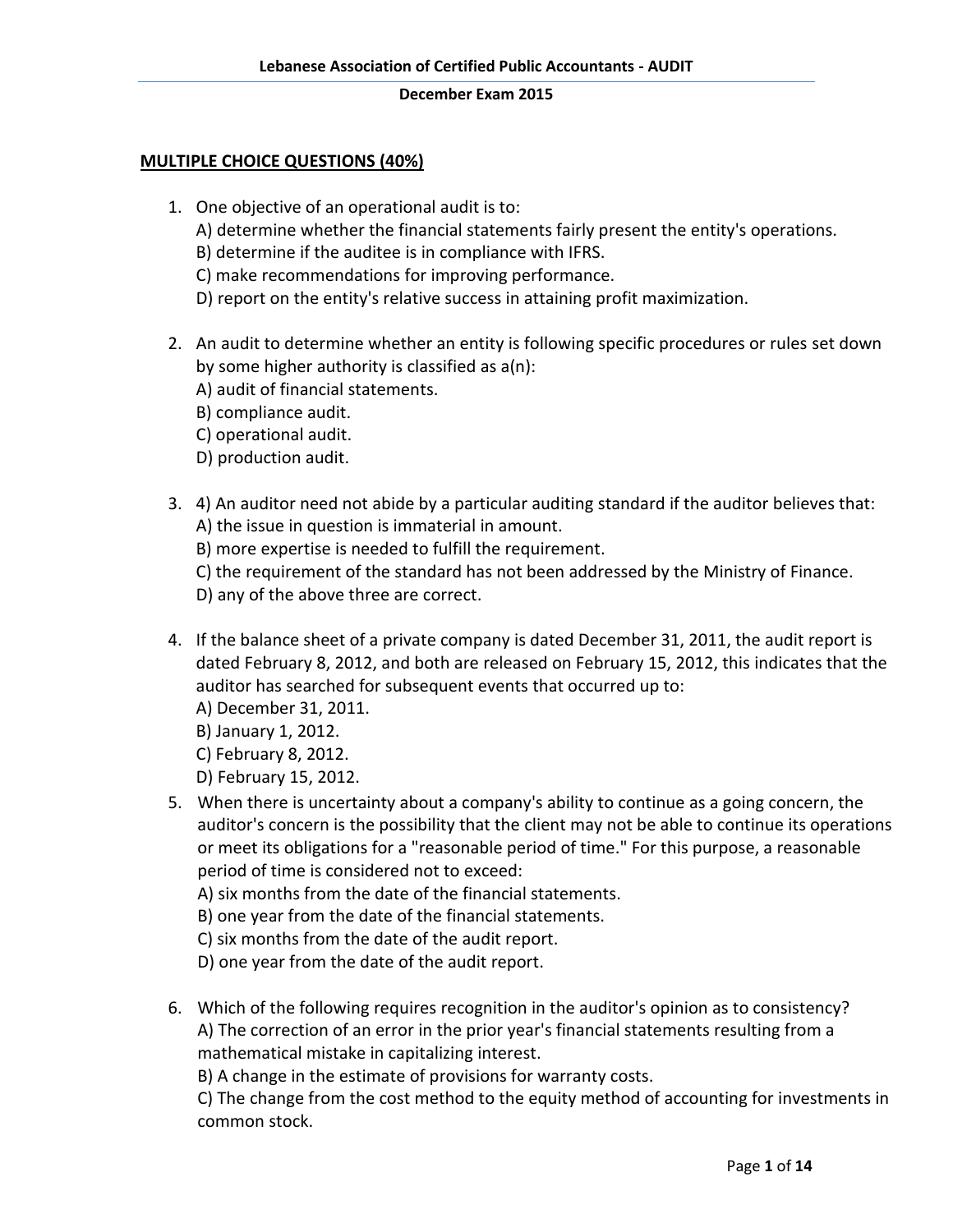D) A change in depreciation method which has no effect on current year's financial statements but is certain to affect future years.

7. As a result of management's refusal to permit the auditor to physically examine inventory, the auditor must depart from the unqualified audit report because:

A) the financial statements have not been prepared in accordance with IFRS.

B) the scope of the audit has been restricted by circumstances beyond either the client's or auditor's control.

C) the financial statements have not been audited in accordance with GAAS.

D) the scope of the audit has been restricted.

- 8. In which situation would the auditor be choosing between "except for" qualified opinion and an adverse opinion?
	- A) The auditor lacks independence.
	- B) A client-imposed scope limitation
	- C) A circumstance imposed scope limitation
	- D) Lack of full disclosure within the footnotes
- 9. The dollar amount of some misstatements cannot be accurately measured. For example, if the client were unwilling to disclose an existing lawsuit, the auditor must estimate the likely effect on:

A) net income.

- B) users of the financial statements.
- C) the auditor's exposure to lawsuits.
- D) management's future decisions.
- 10. When dealing with materiality and scope limitation conditions:

A) a disclaimer of opinion must be issued.

B) it is easier to evaluate the materiality of potential misstatements resulting from a scope limitation than for failure to follow IFRS.

C) scope limitations imposed by the client are always considered material.

D) a unqualified opinion may still be issued depending on the materiality of the scope limitation.

- 11. After the auditor determines whether any conditions exist which require a departure from a standard unqualified report, the next step in the decision process for audit reports is to: A) write the report.
	- B) decide the materiality for each condition.
	- C) decide the appropriate type of report for the condition.
	- D) discuss the report with management.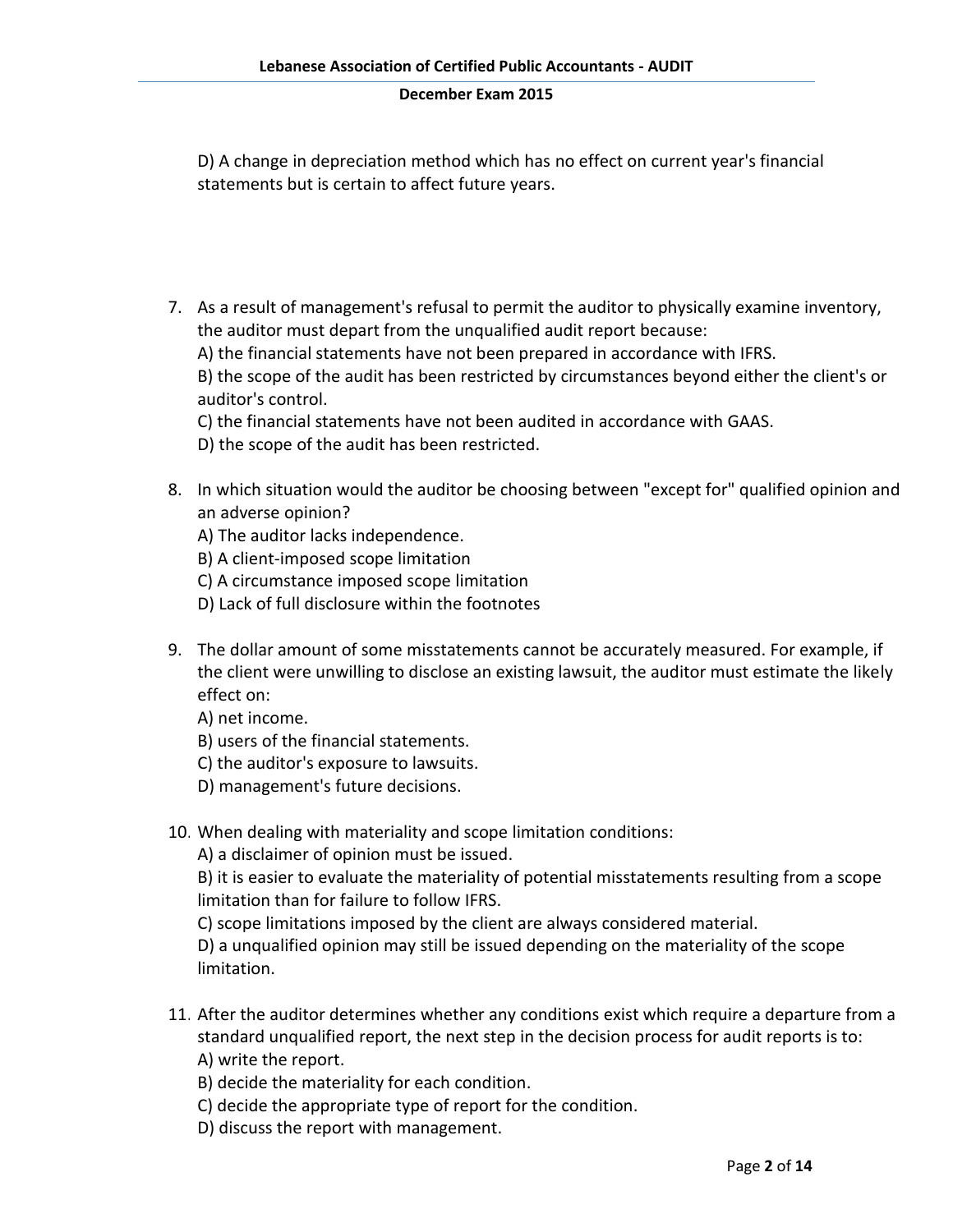- 12. The members of a client's "audit committee" should be:
	- A) members of management.
	- B) directors who are not a part of company management.
	- C) non-directors and non-managers.
	- D) directors and managers.
- 13. Management makes the following assertions about account balances:
	- A) existence, completeness, classification and cutoff.
	- B) existence, accuracy, classification and rights and obligations.
	- C) existence, completeness, valuation and allocation, and rights and obligations.
	- D) existence, completeness, rights and obligations, and cutoff.
- 14. The auditor is determining that the correct selling price was used for billing and that the quantity of goods shipped was the same as the quantity billed. She is gathering evidence about which transaction related audit objective?
	- A) Existence
	- B) Completeness
	- C) Accuracy
	- D) Cut-off

15. In testing for cutoff, the objective is to determine:

- A) whether all of the current period's transactions are recorded.
- B) whether transactions are recorded in the correct accounting period.
- C) the proper cutoff between capitalizing and expensing expenditures.
- D) the proper cutoff between disclosing items in footnotes or in account balances
- 16. A measure of how willing the auditor is to accept that the financial statements may be materially misstated after the audit is completed and an unqualified opinion has been issued is the:
	- A) inherent risk.
	- B) acceptable audit risk.
	- C) statistical risk.
	- D) financial risk.
- 17. The auditor uses knowledge gained from the understanding of the client's business and industry to assess:
	- A) client business risk.
	- B) control risk.
	- C) inherent risk.
	- D) audit risk.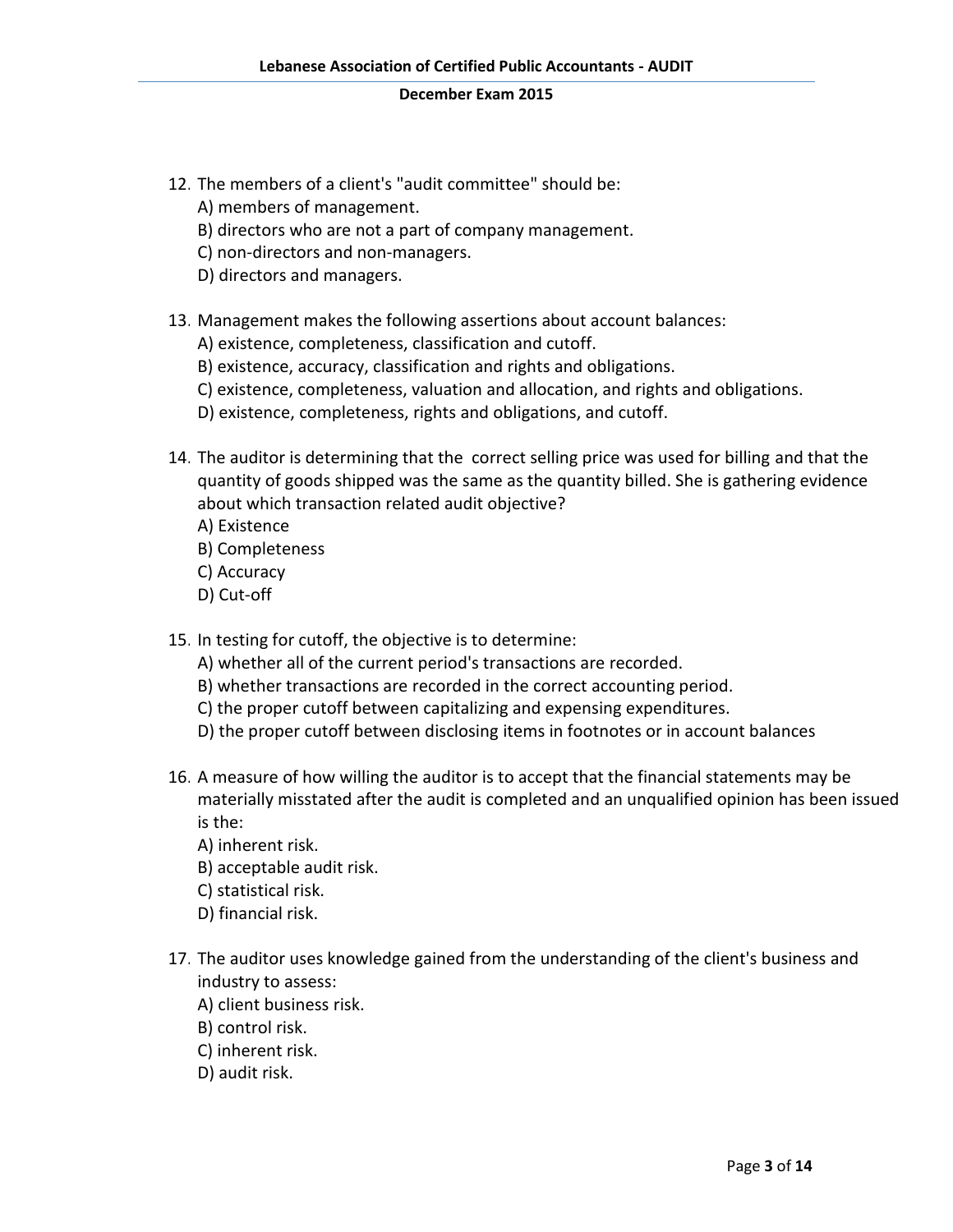- 18. A related party transaction may be indicated when another company: A) subsidizes certain operating expenses of the company.
	- B) purchases its securities at their fair value.
	- C) loans to company at market rates.
	- D) has had a distributor relationship with the company for 10 years.
- 19. An auditor should examine minutes of the board of directors' meetings:
	- A) through the date of the financial statements.
	- B) through the date of the audit report.
	- C) only at the beginning of the audit.
	- D) on a test basis.
- 20. During audit planning, the auditor uses analytical procedures primarily to:
	- A) identify weaknesses in internal control.

B) determine if the company's financial statements appear reasonable and are free of material misstatement.

C) determine the correspondence of the company's financial statements to the valuation and accuracy audit objectives.

D) determine the nature, extent, and timing of audit procedures.

- 21. Which of the following is the primary basis used to decide materiality for a for-profit entity? A) Net sales
	- B) Net assets
	- C) Net income before tax
	- D) All of the above
- 22. The risk that audit evidence for a segment will fail to detect misstatements exceeding performance materiality levels is:
	- A) audit risk.
	- B) control risk.
	- C) inherent risk.
	- D) planned detection risk.
- 23. To what extent do auditors typically rely on internal controls of their public company clients?
	- A) Extensively
	- B) Only very little
	- C) Infrequently
	- D) Never
- 24. Internal controls are not designed to provide reasonable assurance that:
	- A) all frauds will be detected.
	- B) transactions are executed in accordance with management's authorization.
	- C) the company's resources are used efficiently and effectively.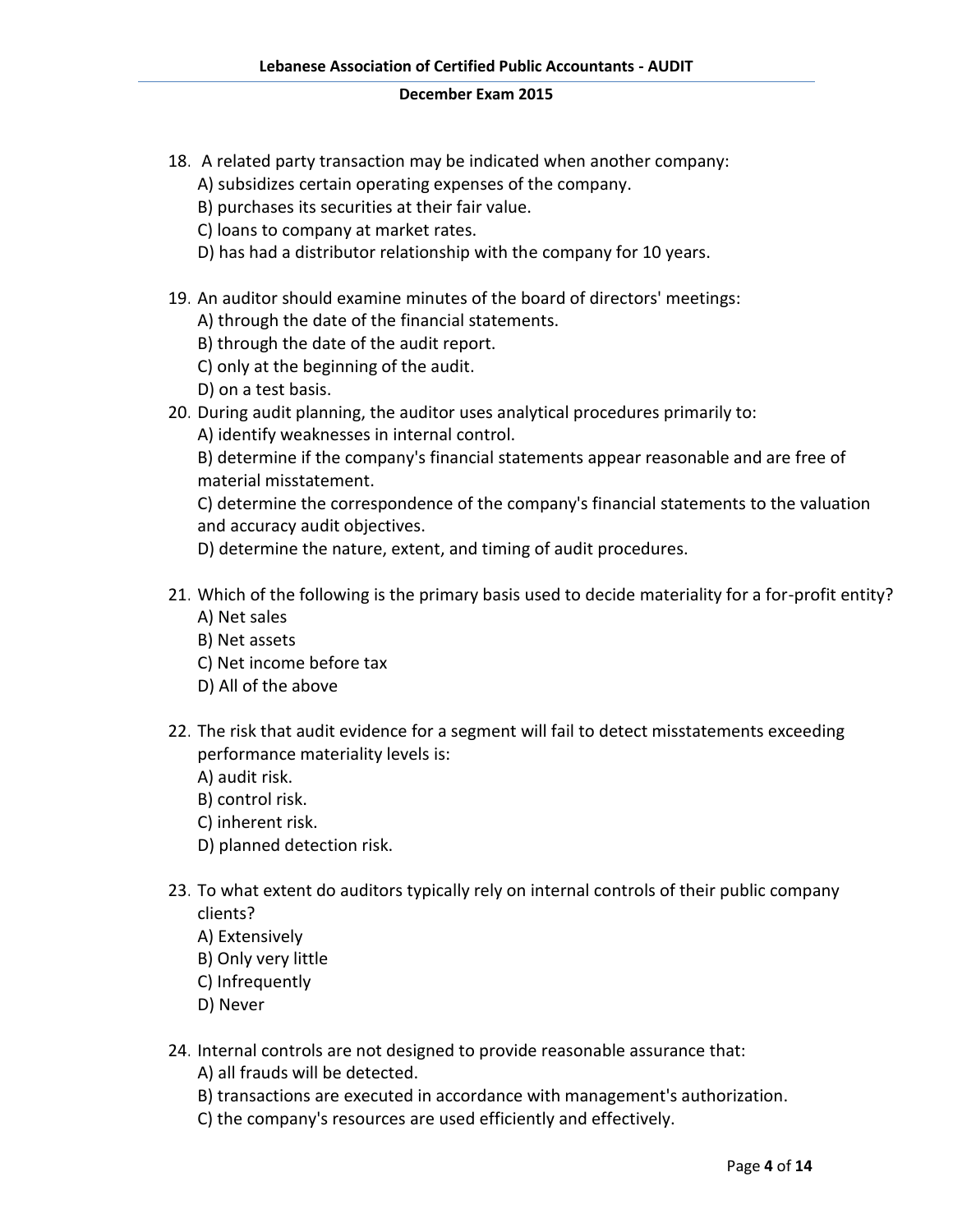D) company personnel comply with applicable rules and regulations.

- 25. Proper segregation of functional responsibilities calls for separation of:
	- A) authorization, execution, and payment.
	- B) authorization, recording, and custody.
	- C) custody, execution, and reporting.
	- D) authorization, payment, and recording.
- 26. Which of the following groups establishes and maintains the company's internal controls? A) Internal auditors
	- B) Board of Directors
	- C) Management
	- D) Audit committee
- 27. Audit evidence regarding the separation of duties is normally best obtained by:
	- A) preparing flowcharts of operational processes.
	- B) preparing narratives of operational processes.
	- C) observation of employees applying control activities.
	- D) inquiries of employees applying control activities.
- 28. Financial statement manipulation risk is arguably present for all companies' financial statements. However, the risk is elevated for companies that:
	- A) are heavily regulated.
	- B) have low amounts of debt.
	- C) have to make significant judgments for accounting estimates.
	- D) operate in stable economic environments.
- 29. The document that details the specific audit procedures for each type of test is the: A) audit strategy.
	- B) audit program.
	- C) audit procedure.
	- D) audit risk model.
- 30. Which audit tests involve physical examination and confirmation?
	- A) Tests of controls
	- B) Tests of transactions
	- C) Tests of balances
	- D) Analytic al procedures
- 31. For a firm that practices good internal controls in the sales and collections cycle, the function of indicating credit approval should be recorded on which of the following documents?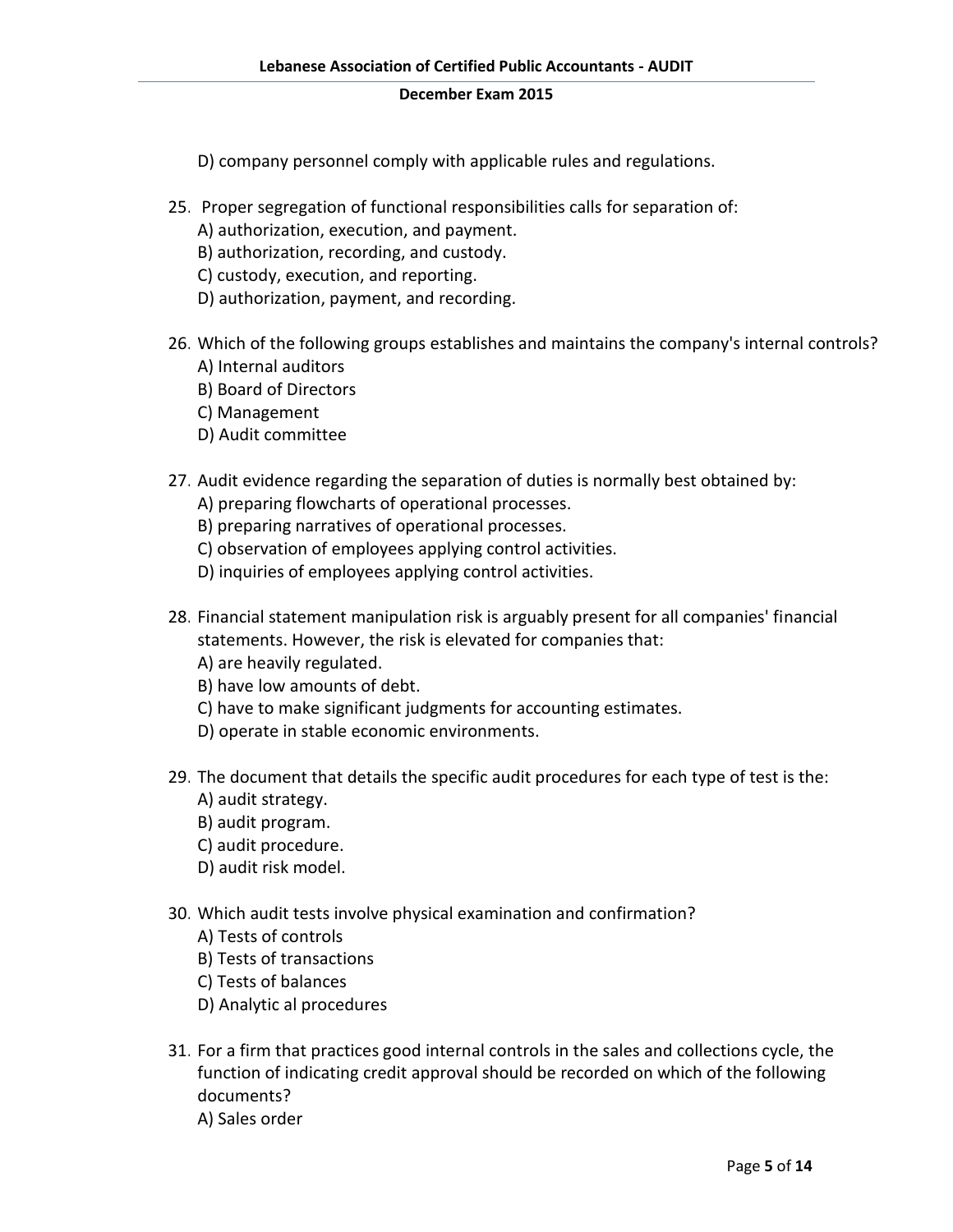- B) Sales invoice
- C) Customer order
- D) Remittance advice
- 32. The auditor traces items from the source documents to the journals in order to accumulate audit evidence that will satisfy the:
	- A) existence objective.
	- B) completeness objective.
	- C) ownership objective.
	- D) valuation objective.
- 33. An auditor is performing a credit analysis of customers with balances over 60 days due. She is most likely obtaining evidence for which audit related objective?
	- A) Realizable value
	- B) Existence
	- C) Completeness
	- D) Occurrence
- 34. An accounts receivable population contains a total of four customers. The accounts, the amounts, and the cumulative total are shown below. Monetary unit sampling is to be used.

| Account | Recorded | Cumulative |
|---------|----------|------------|
| Name    | Amount   | Total      |
| Blue    | \$357    | \$357      |
| Brown   | 281      | 638        |
| Gray    | 60       | 698        |
| Green   | 574      | 1,272      |

Based on the information above, the population size is:

A) 4.

- B) 574.
- C) 1,272.
- D) \$2,684.
- 35. When an auditor recomputes the unexpired portion of prepaid insurance, they are satisfying which audit objective?
	- A) Completeness
	- B) Existence
	- C) Accuracy and detail tie-in
	- D) Rights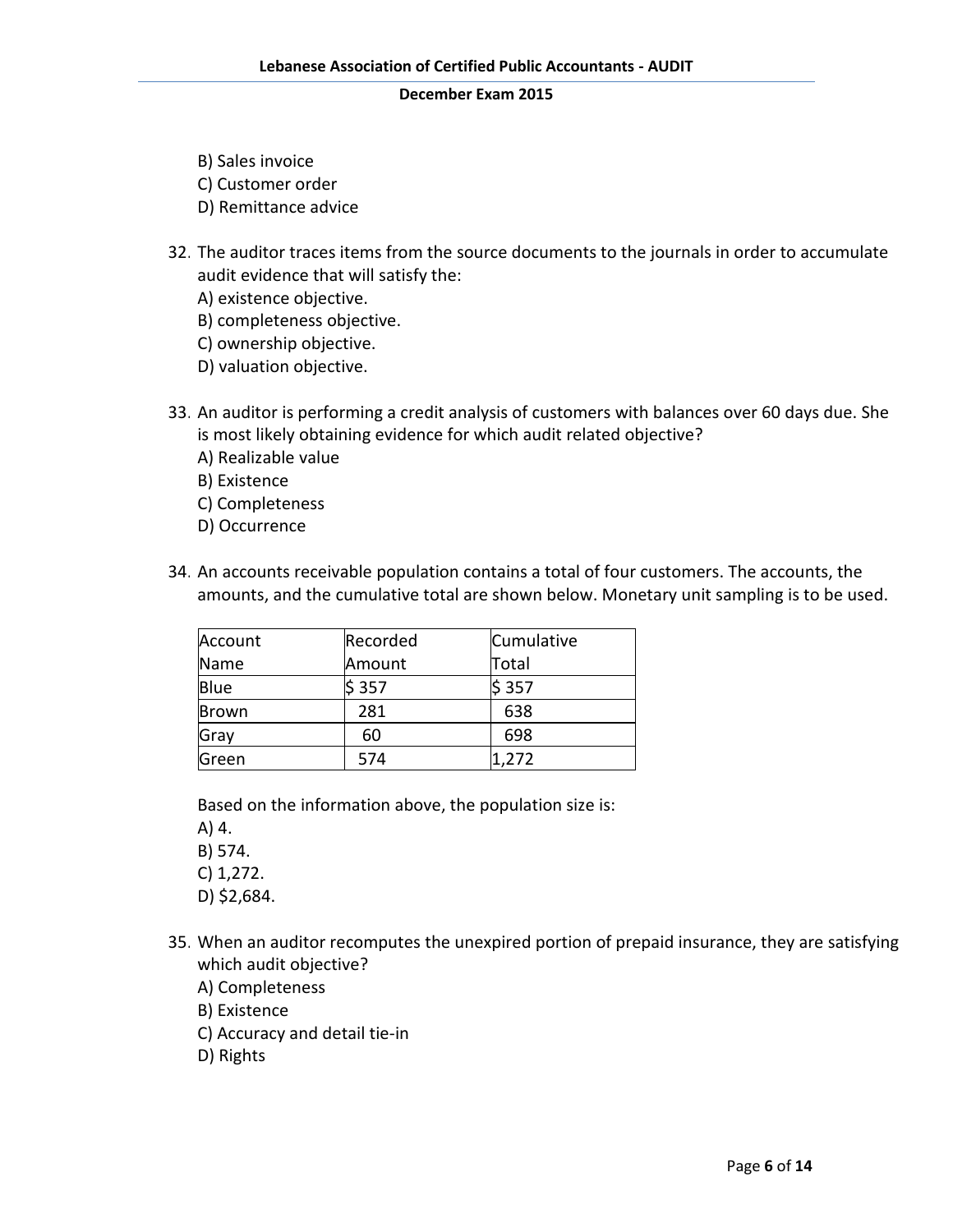- 36. The estimated unpaid obligations for services or benefits that have been received before the balance sheet date are:
	- A) accounts payable.
	- B) accounts receivable.
	- C) unearned liabilities.
	- D) accrued liabilities.
- 37. The auditor needs to be aware that most users of financial statements rely most heavily on the **the** for making decisions.
	- A) balance sheet
	- B) income statement
	- C) statement of cash flows
	- D) statement of stockholders' equity
- 38. Place the following steps in their proper order:
	- 1. Analyze expectations
	- 2. Select the sample
	- 3. Define attributes and exceptions conditions
	- 4. State the objectives of the audit test
	- 5. Specify the tolerable exception rate
		- a- 1, 2, 3, 4, 5 b- 4, 3, 1, 2, 5 c- 4, 3, 5, 2, 1 d- 1, 3, 2, 4, 5
- 39. If a potential loss on a contingent liability is remote, the liability usually is
	- a- Disclosed in footnotes, but not accrued.
	- b- Neither accrued nor disclosed in footnotes.
	- c- Accrued and indicated in the body of the financial statements.
- d- Disclosed in the auditor's report, but not disclosed on the financial statements 40. Which of the following is not an application control?
	- a- Preprocessing authorization of sales transactions.
		- b- Reasonableness test for unit selling of sales transactions.
		- c- Post-processing review of sales transactions by the sales department.
		- d- Separation of duties between computer programmer and operators.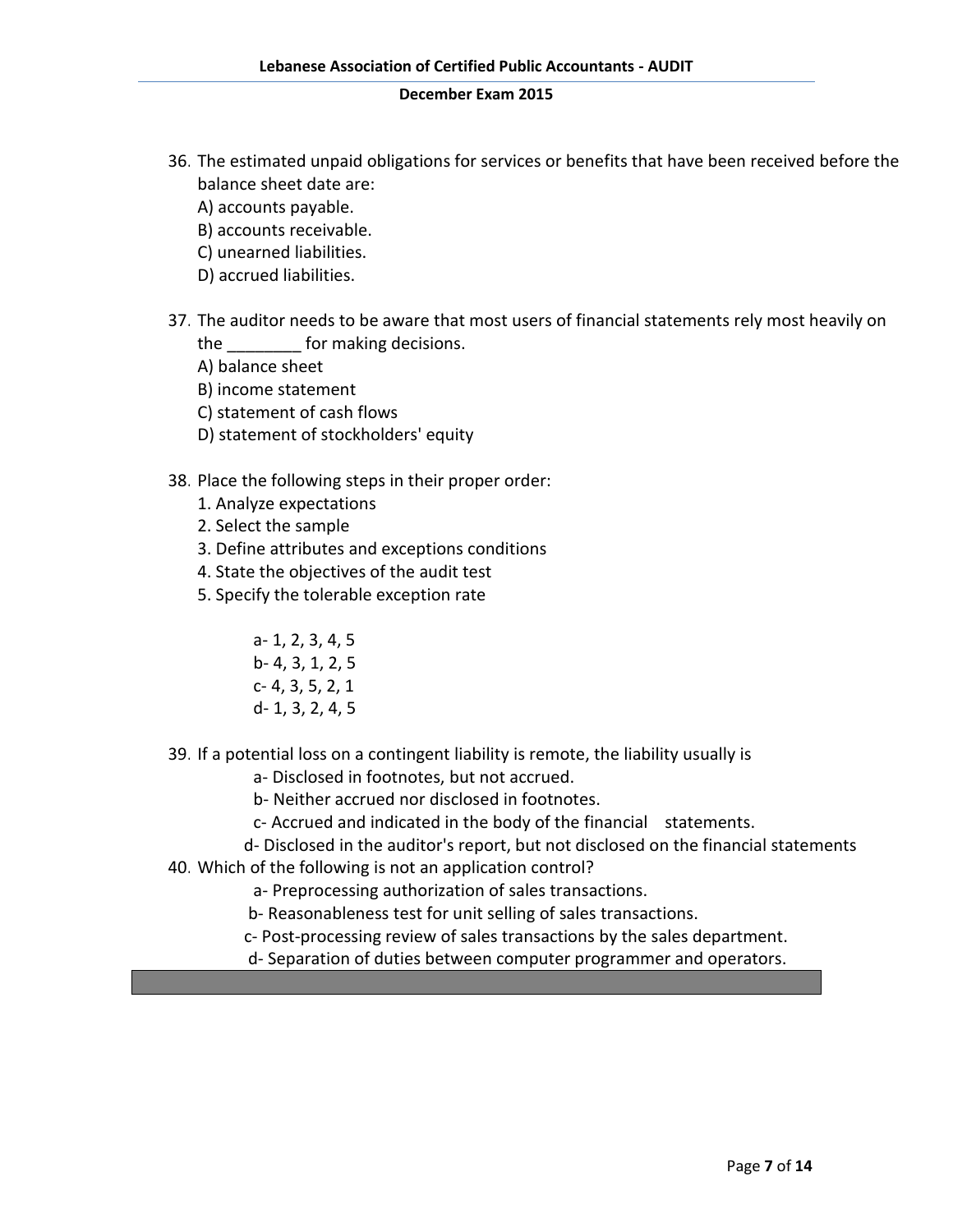# **TRUE & FALSE (13%)**

- 1. Changes in accounting estimates requires the auditor to issue a modified unqualified audit report with a consistency paragraph inserted after the opinion paragraph.
	- A) True
	- B) False
- 2. A qualified report can take the form of a qualification of both the scope and the opinion or of the opinion alone.
	- A) True
	- B) False
- 3. Confirmations are ordinarily used to verify account balances, but may be used to verify transactions.
	- A) True
	- B) False
- 4. One purpose of performing preliminary analytical procedures in the planning phase of an audit is to help the auditor make a preliminary assessment of control risk.
	- A) True
	- B) False
- 5. The quick ratio has the same denominator as the current ratio.
	- A) True
	- B) False
- 6. The lower the dollar amount of the preliminary judgment the more audit evidence is required.
	- A) True
	- B) False
- 7. In applying the audit risk model, auditors are concerned about overstatements, not understatements.
	- A) True
	- B) False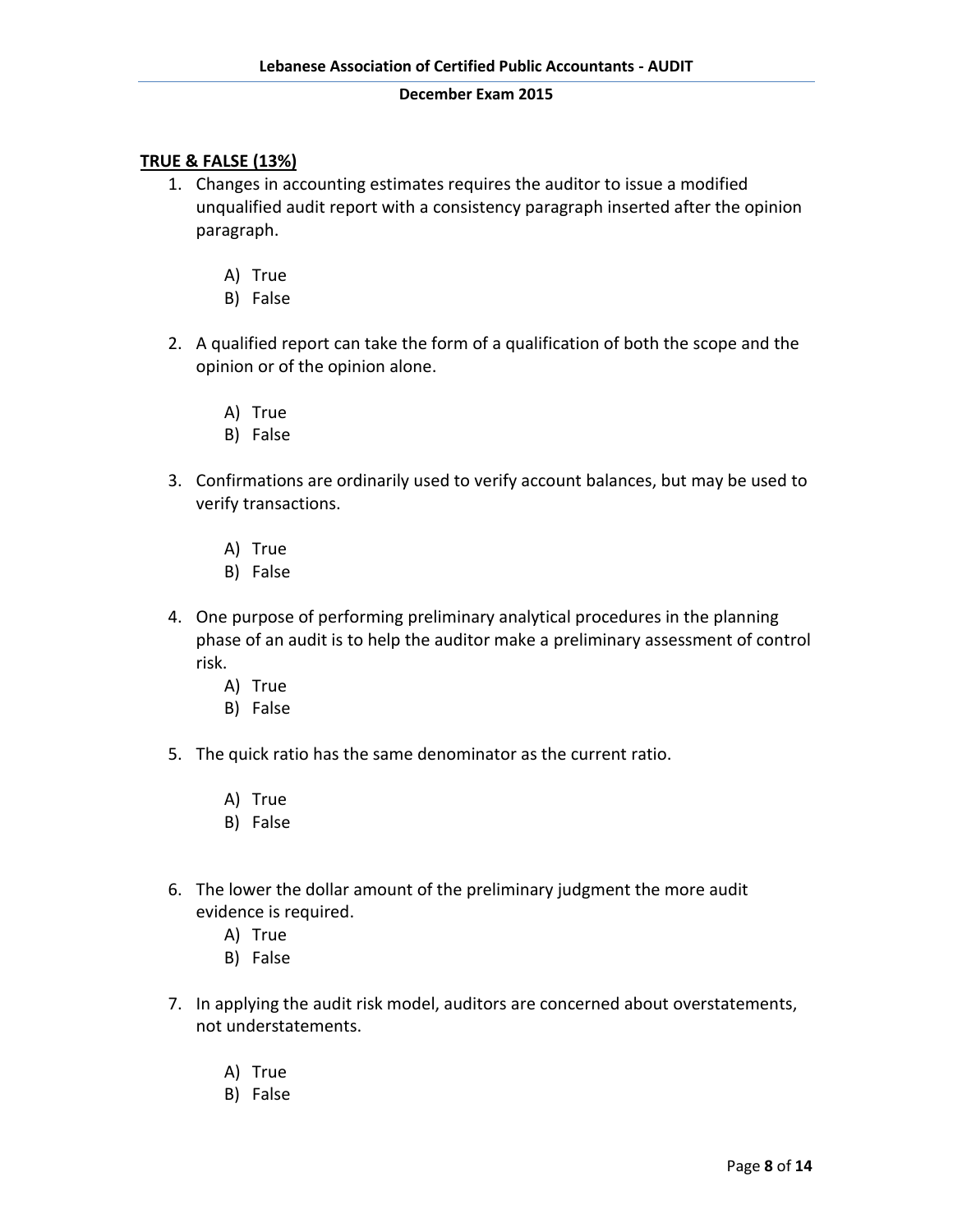- 8. Adequate documents and records is a subcomponent of the control environment.
	- A) True
	- B) False
- 9. Auditing standards prohibit reliance on the work of internal auditors due to the lack of independence of the internal auditors.
	- A) True
	- B) False
- 10. For most uses, flowcharts are superior to narratives as a method of communicating the characteristics of internal control.
	- A) True
	- B) False
- 11. The assessment of control risk is the measure of the auditor's expectation that internal controls will prevent material misstatements from occurring or detect and correct them if they have occurred.
	- A) True
	- B) False
- 12. The scope of the auditor's report on internal control is limited to obtaining reasonable assurance that significant weaknesses in internal control are identified.
	- A) True
	- B) False
- 13. To issue an unqualified opinion on internal control over financial reporting, there must be no identified material weaknesses and no restrictions on the scope of the audit.
	- A) True
	- B) False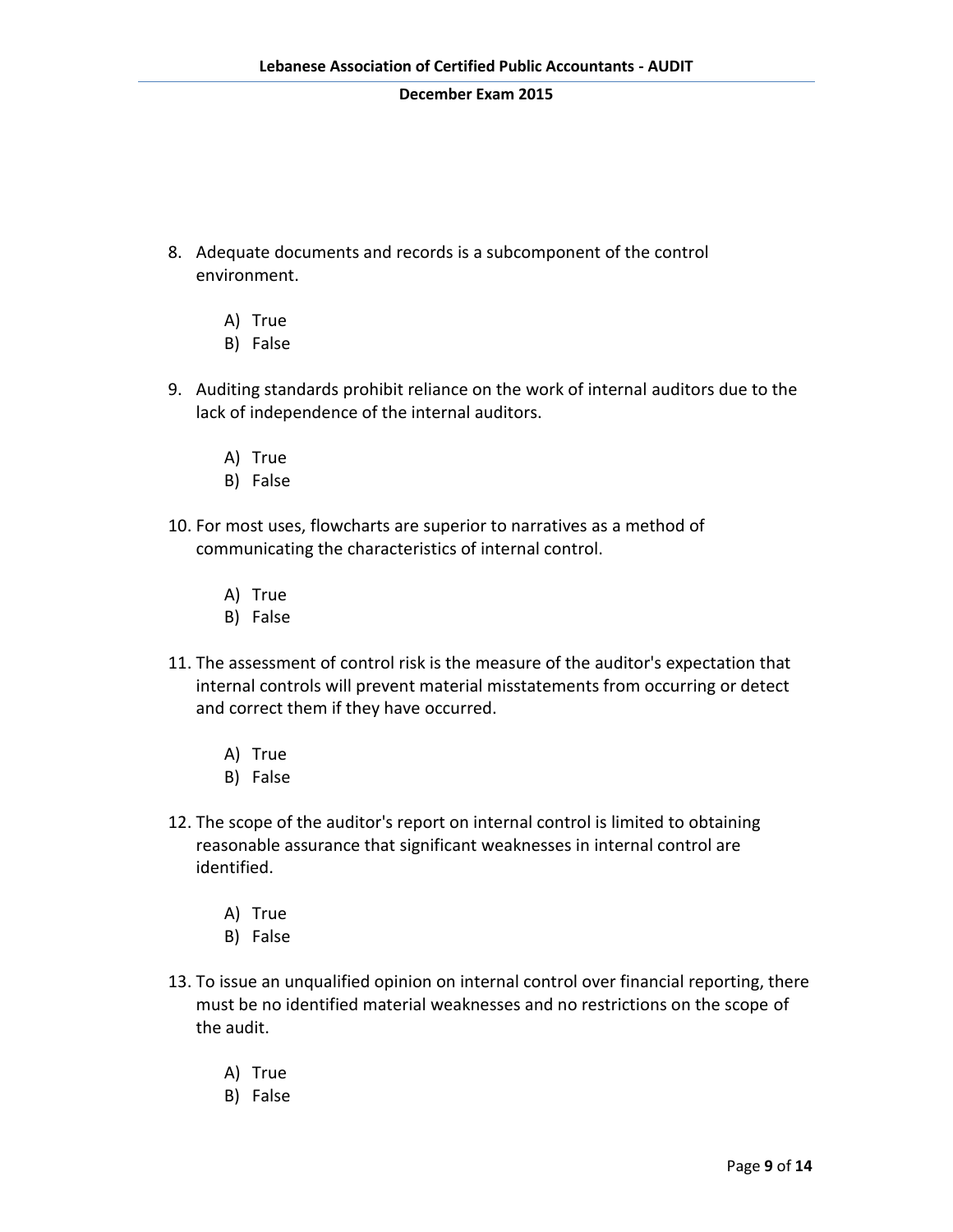- 14. Control risk is generally set at minimum for most private companies.
	- A) True
	- B) False
- 15. The two main categories of fraud are fraudulent financial reporting and misappropriation of assets.
	- A) True
	- B) False
- 16. Misappropriation of assets is normally perpetrated at the lowest levels of the organization hierarchy.
	- A) True
	- B) False
- 17. Credit should be approved before goods are shipped to a customer.
	- A) True
	- B) False
- 18. Depreciation expense is normally verified as a part of tests of details of balances rather than as part of tests of controls or substantive tests of transactions.
	- A) True
	- B) False
- 19. Confirmations are commonly used to verify additions of property, plant, and equipment.
	- A) True
	- B) False
- 20. When auditing insurance expense, auditors normally rely on analytical procedures and limited testing of the debits to ensure that they arose from credits to prepaid insurance.
	- A) True
	- B) False
- 21. When auditing acquisitions of property, plant and equipment, the auditor's review of lease and rental agreements most closely relates to the cutoff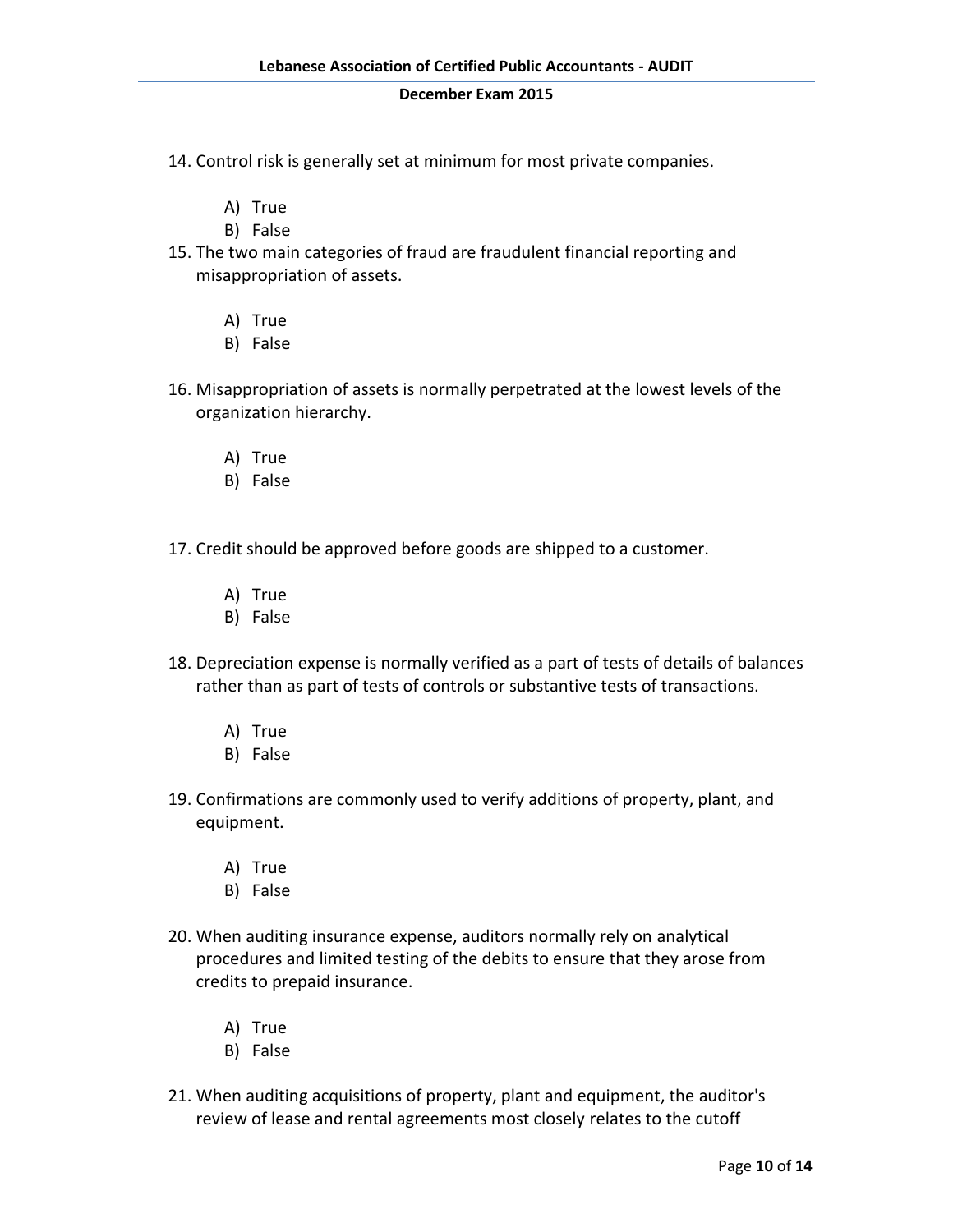objective.

- A) True
- B) False
- 22. Planning the audit facilitates obtaining appropriate audit evidence and managing audit costs, but it does not reduce misunderstandings with the client.
	- A) True
	- B) False
- 23. In auditing cash, the auditor is more interested in changes during the year than the ending balance.
	- A) True
	- B) False
- 24. Generalized audit software is used to test automated controls
	- A) True
	- B) False
- 25. It is generally more difficult for the auditor to detect payment of fraudulent hours than payment of fictitious employees.
	- A) True
	- B) False
- 26. Regression analysis measures the rate by which an independent variable changes in relation to dependent variable
	- A) True
	- B) False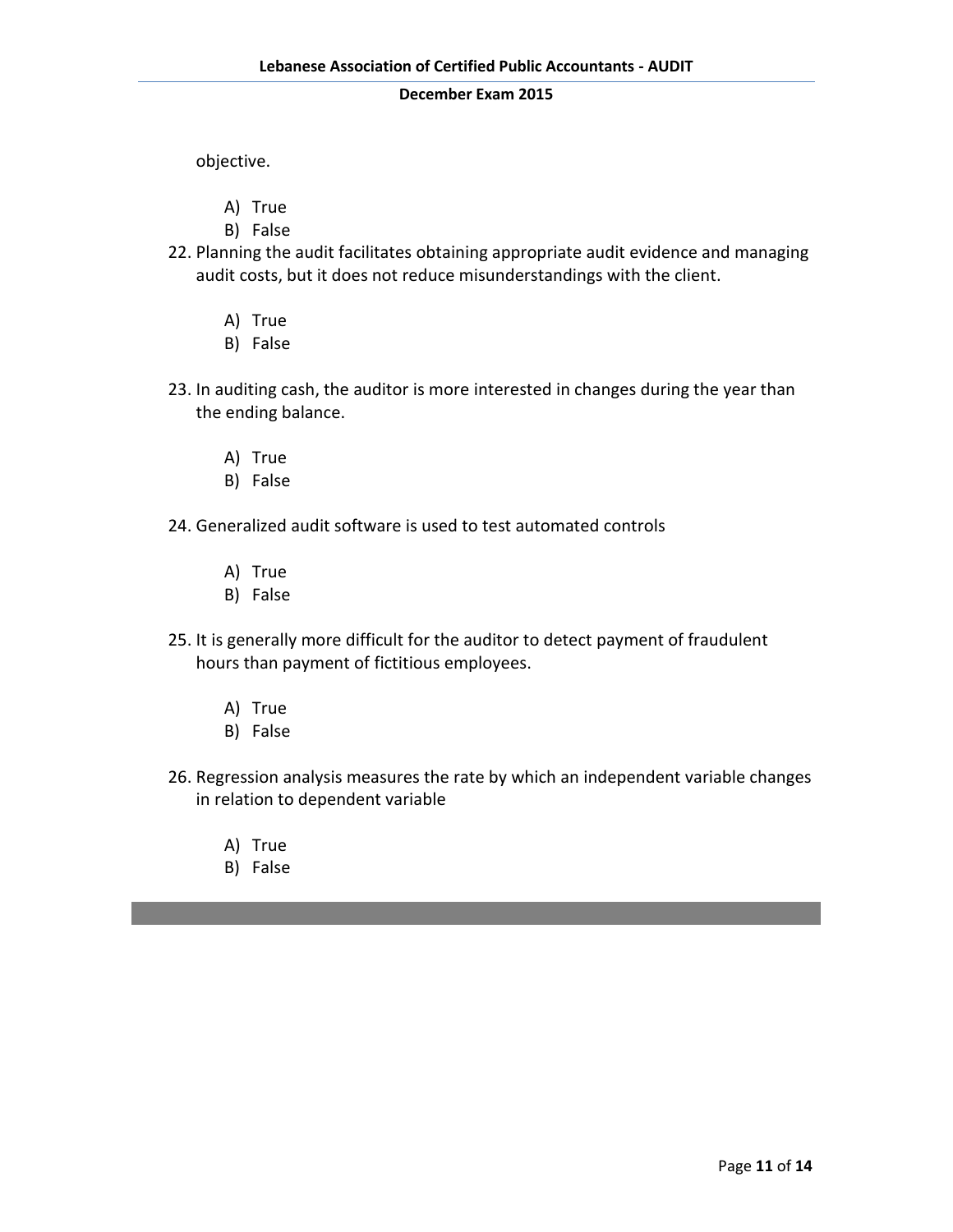# **Cases Case 1 (16%)**

Match the engagement described to the:

(A) Type of audit, and

(B) Auditor that would perform the engagement.

Each engagement will have an answer from List-A and List-B. An answer can be used once, more than once, or not at all.

| List A - Type of Audit: | List B - Type of Auditor:    |
|-------------------------|------------------------------|
| a. Financial Statement  | d. Internal                  |
| b. Compliance           | e. External                  |
| c. Operational          | f. Government                |
|                         | g. Internal Revenue Services |
|                         | - IRS                        |

# Engagement:

- 1. Evaluate a company's payroll processing for the company.
- 2. Evaluate if bank agreements are being met.
- 3. Evaluate financial statements that are to be submitted to a bank.
- 4. Evaluate the promptness of materials inspection in a manufacturer's receiving department.
- 5. Determine if Medicare reimbursements are in accordance with the Healthcare Financing Administration (HCFA).

6. Determine if the tax return of a multinational corporation is in accordance with the tax code.

- 7. Determine if a non-profit organization is applying correctly the basis of valuation on the donations-in- kind received.
- 8. Determine the effectiveness of a Department of Defense project presented.

# **Case 2 (12%)**

Listed below are several accounts listed from a company's trial balance. Next to each account put the letter corresponding to the transaction cycle used to audit the account:

- S = Sales and collection cycle
- I = Inventory and warehousing cycle
- A = Acquisition and payment cycle
- C = Capital acquisition and repayment cycle
- P = Payroll and personnel cycle
- 1. \_\_\_\_\_\_\_\_ Sales returns and allowances
- 2. \_\_\_\_\_\_\_\_\_\_\_\_\_\_ Capital stock
- 3. \_\_\_\_\_\_\_\_ Buildings
- 4. Notes payable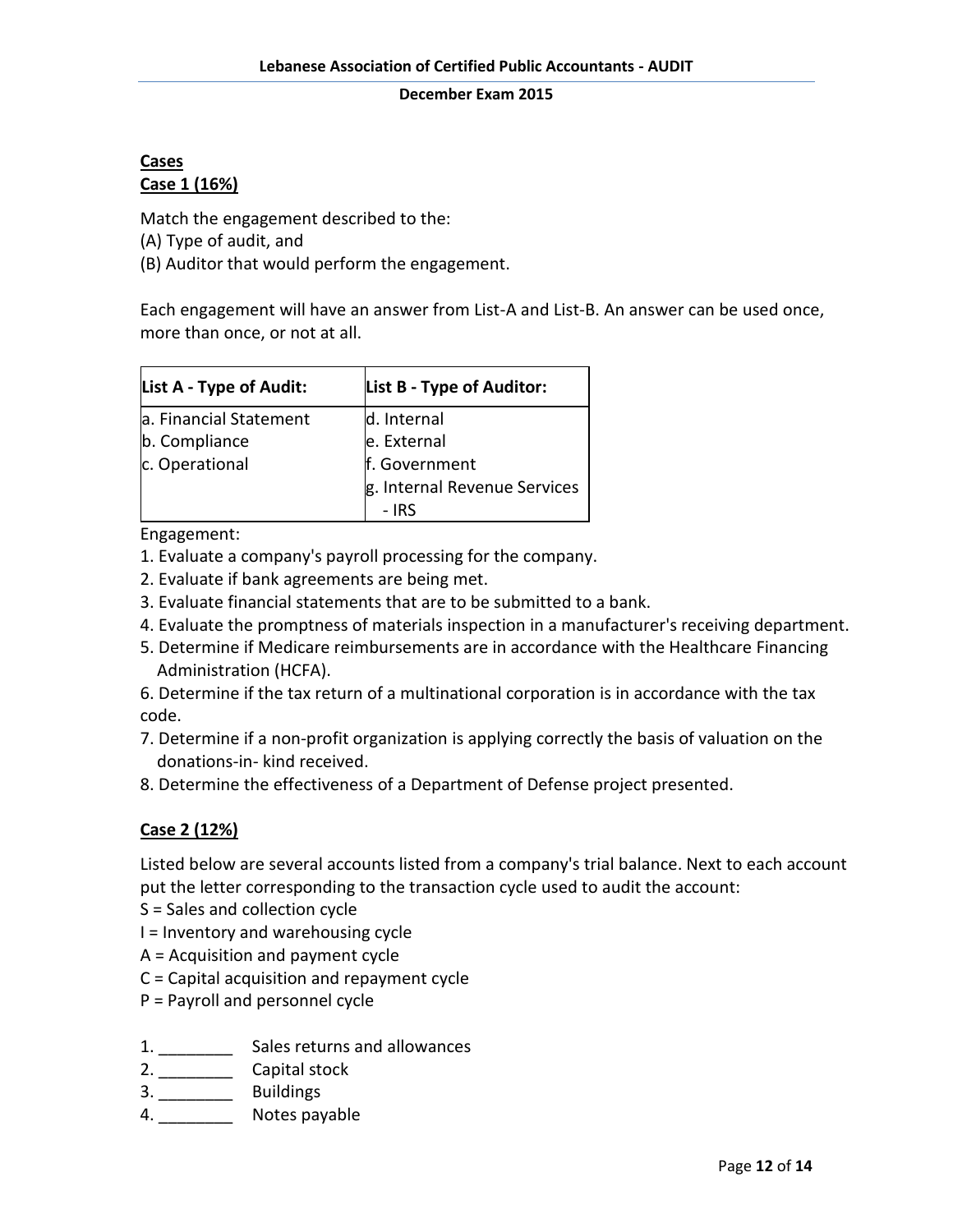- 5. \_\_\_\_\_\_\_\_ Salaries and commissions
- 6. \_\_\_\_\_\_\_\_ Cost of goods sold
- 7. \_\_\_\_\_\_\_\_\_\_\_ Trade accounts receivable
- 8. Rent

# **Case 3 (7%)**

Match seven of the terms (a-k) with the definitions provided below (1-7):

- a. Tests of details of balances
- b. Tests of controls
- c. Substantive tests of transactions
- d. Analytical procedures
- e. Transaction-related audit objectives
- f. Management assertions
- g. Balance-related audit objectives
- h. Fraud
- i. Illegal act
- j. Error
- k. Management fraud

\_\_\_\_\_\_\_\_ 1. An intentional misstatement of the financial statements.

**2. A set of six audit objectives the auditor must meet, including timing, posting and** summarization, and accuracy.

\_\_\_\_\_\_\_\_ 3. Implied or expressed representations made by the client about classes of transactions, account balances and disclosures in the financial statements.

4. Audit procedures testing for monetary misstatements to determine whether the balance-related audit objectives have been satisfied for each significant account balance.

5. A set of nine audit objectives the auditor must meet, including completeness, detail tie-in, and rights and obligations.

\_\_\_\_\_\_\_\_ 6. Audit procedures designed to test the effectiveness of control policies and procedures.

\_\_\_\_\_\_\_\_ 7. Use of comparisons and relationships to assess whether account balances or other data appears reasonable.